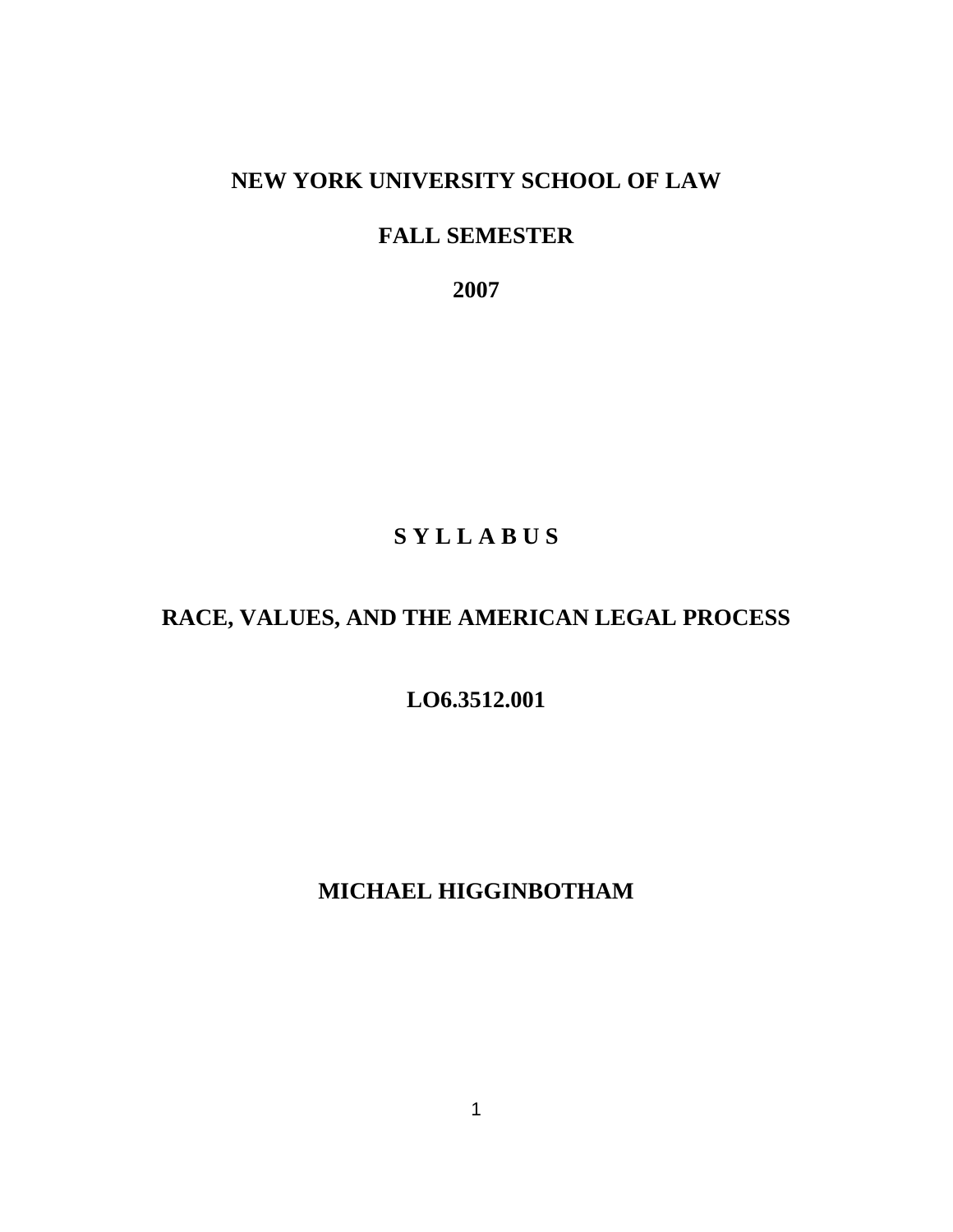#### **COURSE DETAILS**

| Professor:              | Michael Higginbotham                                                       |
|-------------------------|----------------------------------------------------------------------------|
| Time:                   | Designated Fridays (see schedule of classes)<br>$11:05$ a.m. $-12:55$ p.m. |
| <b>Course Category:</b> | Seminar                                                                    |
| Classroom:              | Vanderbilt Hall 202                                                        |
| Office Hours:           | Fridays $1:30 - 2:30$ p.m. (or by appointment)                             |
| Office:                 | Library Study Room 8                                                       |
| Phone:                  | 212-998-6659                                                               |
| E-Mail:                 | higginbotham@ubalt.edu                                                     |
| Secretary:              | <b>Yvette Bisono</b>                                                       |
| Office:                 | New York University School of Law, Room 330                                |
| Phone:                  | 212-998-6177                                                               |
| E-Mail:                 | Bisonoy@juris.law.nyu.edu                                                  |
| Fax:                    | 212-995-4518                                                               |

# **Texts:**

#### **Required**

A. Leon Higginbotham, Jr., *In the Matter of Color: Race and the American Legal Process, The Colonial Period* (New York: Oxford University Press 1978). Available in hardback or paperback at the New York University Professional Bookstore.

A. Leon Higginbotham, Jr., *Shades of Freedom: Racial Politics and Presumptions of* 

*the* 

- *American Legal Process* (New York: Oxford University Press 1996). Available in hardback or paperback at the New York University Professional Bookstore.
- F. Michael Higginbotham, *RACE LAW: Cases, Commentary, and Questions* (Second Edition) (Durham: Carolina Academic Press 2005). Available in hardback at the New York University Professional Bookstore.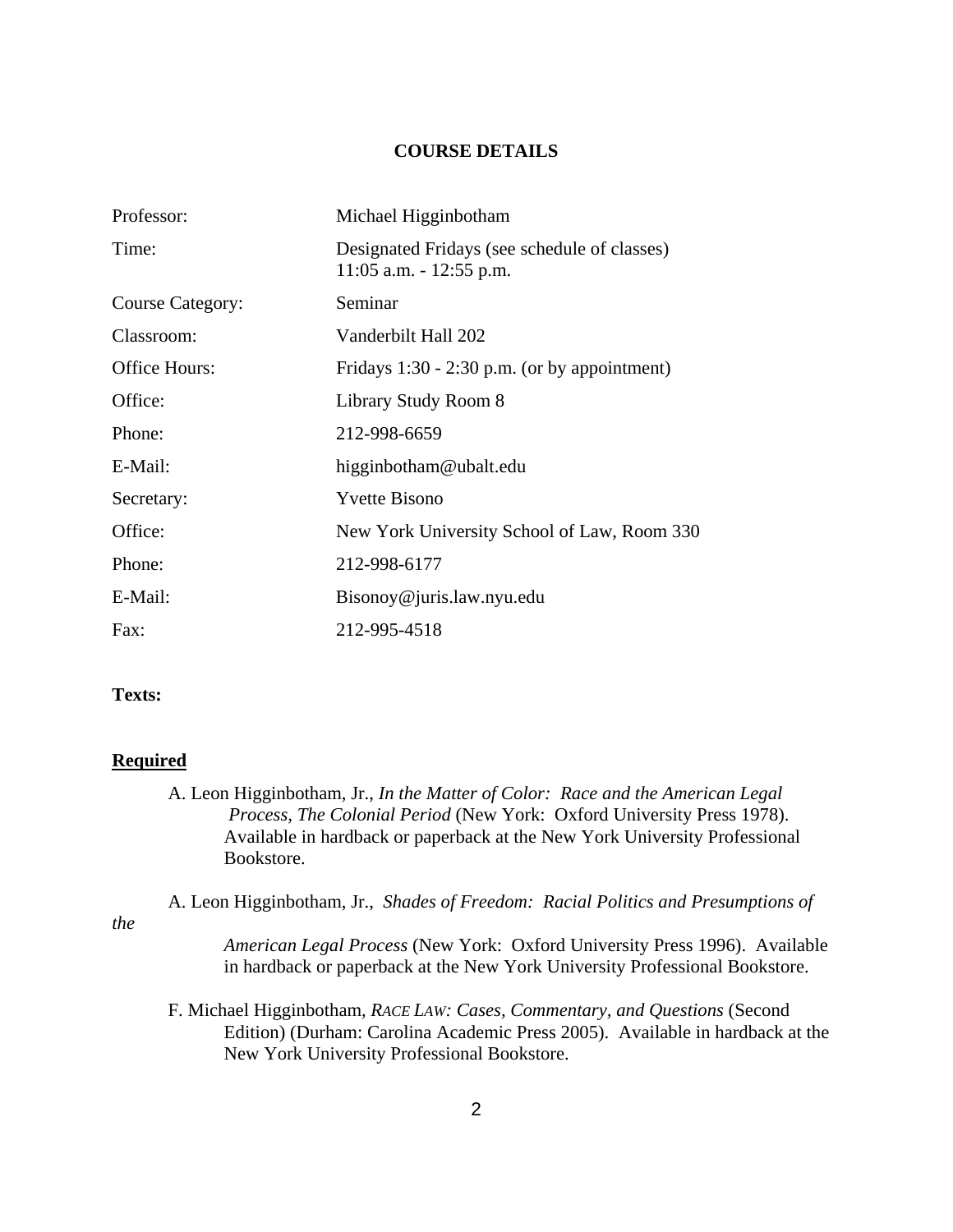#### **Recommended**

- Jill Abramson and Jane Mayer, *Strange Justice: The Selling of Clarence Thomas* (New York: Houghton Mifflin Company, 1994).
- Jack Bass, *Unlikely Heroes* (New York: Simon and Schuster, 1981).
- Derrick Bell, *Faces At The Bottom Of The Well: The Permanence of Racism* (New York: Basic Books, 1992).
- Mary Frances Berry, *Black Resistance/White Law* (New York: Appleton-Century-Crofts, 1971).
- John W. Blassingame, *The Slave Community* (New York: Oxford University Press, 1979).
- Sheryl Cashin, *The Failures of Integration: How Race and Class are Undermining the American Dream* (New York: Public Affairs, 2004).
- Robert Cover, *Justice Accused: Antislavery and the Judicial Process* (New Haven: Yale University Press, 1975).
- James Crawford, *Hold Your Tongue: Bilingualism and the Politics of "English-Only"* (New York: Addison-Wesley Publishers, 1993).
- David Brion Davis, *The Problem of Slavery in the Age of Revolution* (Ithaca: Cornell University Press, 1975).
- Richard Delgado, *Critical Race Theory: The Cutting Edge* (Philadelphia: Temple University Press, 1995).
- Frederick Douglass, *The Life and Times of Frederick Douglass* (New York: Wordsworth Publishing Company, 1996).
- W.E.B. DuBois, *John Brown* (New York: Random House, Inc., 2001).
- W.E.B. DuBois, *The Suppression of the African Slave-Trade* (New York: Literary Classics of the United States, 1986).
- Christopher Edley, *Not All Black and White: Affirmative Action and American Values* (New York: Hill and Wang, 1996).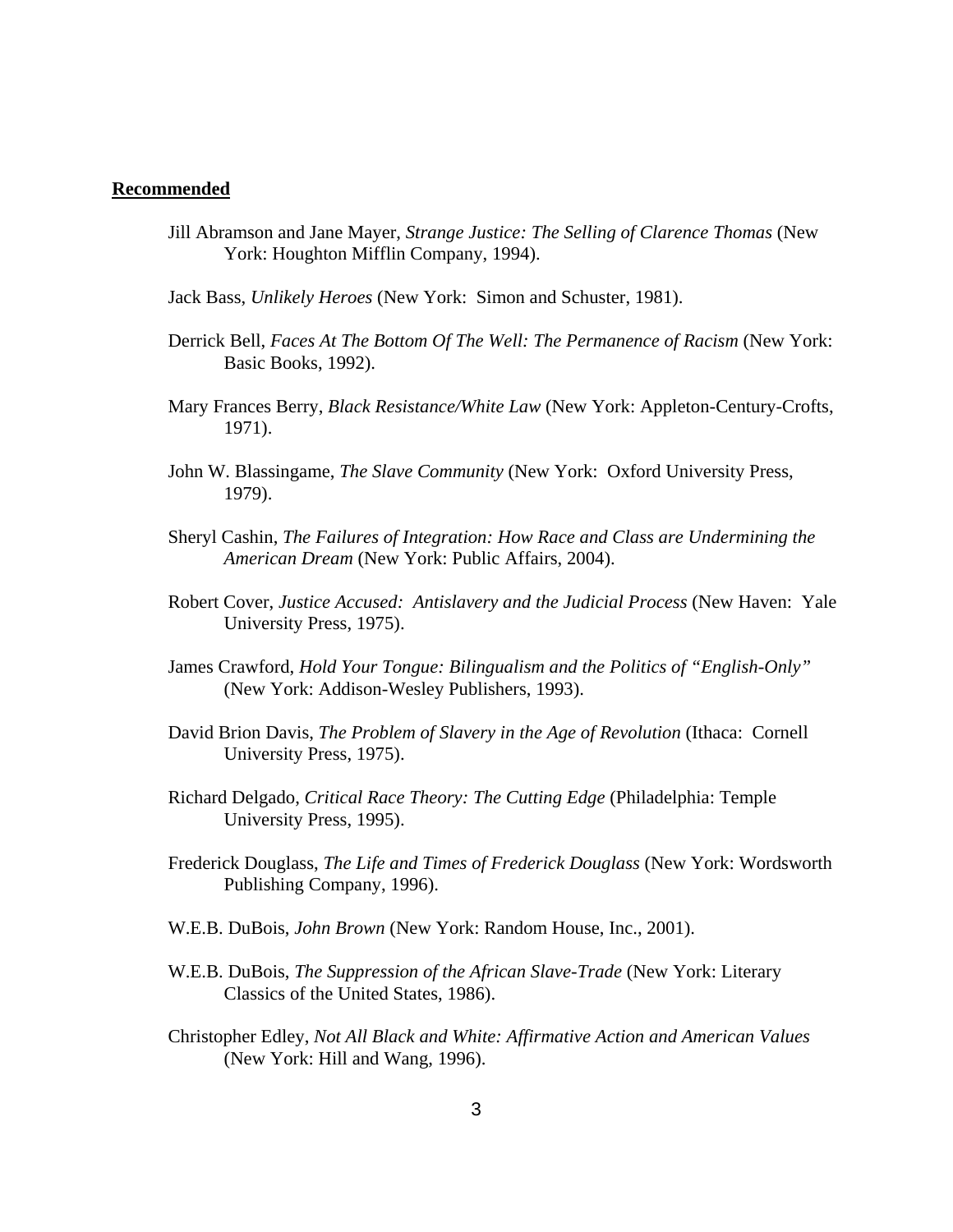- Max Farrand, *The Framing of the Constitution* (New Haven: Yale University Press, 1966).
- Max Farrand, *The Records of the Federal Convention of 1787* (New Haven: Yale University Press, 1966).
- Don E. Fehrenbacher, *The Dred Scott Case, Its Significance In American Law and Politics* (New York: Oxford University Press, 1978).
- Eric Foner, *Reconstruction: America's Unfinished Revolution, 1863-1877* (New York: Harper & Row, 1988).
- John Hope Franklin and Loren Schweninger, *Runaway Slaves: Rebels on the Plantation* (New York: Vintage Books, Random House, 1999).
- George Frederickson, *The Black Image in the White Mind* (New York: Harper & Row, 1971).
- Eugene Genovese, *Roll, Jordan, Roll: The World the Slaveholders Made* (New York: Vintage Books, Random House, 1975).
- Joseph Graves, *The Emperor's New Clothes: Biological Theories of Race at the Millennium* (New Brunswick: Rutgers University Press, 2002).
- Lani Guinier, *The Tyranny of the Majority: Fundamental Fairness In Representative Democracy* (New York: The Free Press, 1994).
- Ian Haney-Lopez, *White By Law: The Legal Construction of Race* (New York: New York University Press, 1996).
- Morton Horwitz, *The Warren Court and the Pursuit of Justice* (New York: Hill and Wang, 1998).
- Gerald David Jaynes and Robin M. Williams, Jr., eds., *A Common Destiny: Blacks and American Society* (Washington D.C.: National Academy Press, l989).
- Kevin Johnson, *Mixed Race America and the Law* (New York: New York University Press, 2002).
- Howard Jones, *Mutiny on the Amistad* (New York: Vintage Books, Random House, 1987).
- Winthrop Jordan, *White Over Black: American Attitudes Toward the Negro, 1550 1812* (Chapel Hill: University of North Carolina Press, 1968).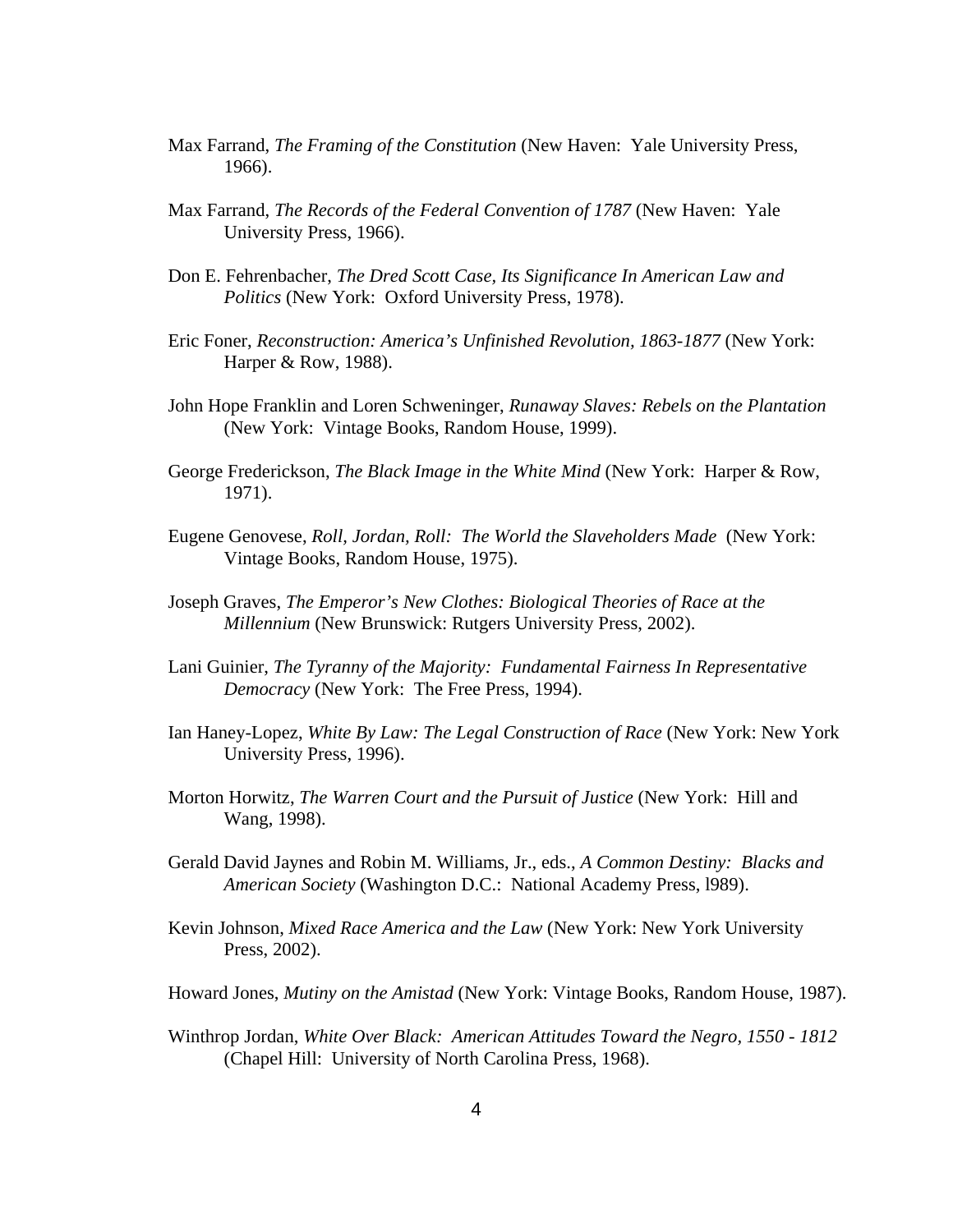- Robert Kaczorowski, *The Politics of Judicial Interpretation: The Federal Courts, Department of Justice and Civil Rights, 1866-1876* (Philadelphia: University of Pennsylvania Press, 1985).
- Randall Kennedy, *Race, Crime, and the Law* (New York: Pantheon Books, Random House, 1997).
- Richard Kluger, *Simple Justice* (New York: Vintage Books, Random House, 1977).
- Leon Litwack, *North of Slavery* (Chicago: University of Chicago Press, 1961).
- Rayford Logan, *The Betrayal of the Negro From Rutherford B. Hayes To Woodrow Wilson* (New York: MacMillan, 1970).
- Mari Matsuda et al., *Words That Wound: Critical Race Theory, Assaultive Speech, and the First Amendment* (Boulder: Westview Press, 1993).
- Genna Rae McNeil, *Groundwork: Charles Hamilton Houston and the Struggle for Civil Rights* (Philadelphia: University of Pennsylvania Press, 1983).
- Loren Miller, *The Petitioners* (New York: Pantheon Books, 1966).
- Rachel Moran, *Interracial Intimacy: The Regulation of Race and Romance* (Chicago: University of Chicago Press, 2001).
- Edmund S. Morgan, *American Slavery, American Freedom: The Ordeal of Colonial Virginia* (New York: W. W. Norton & Co., 1975).
- Toni Morrison and Claudia Lacour, eds., *Birth of a Nationhood: Gaze, Script, and Spectacle in the O.J. Simpson Case* (New York: Pantheon Books, 1997).
- Gunnar Myrdal, *An American Dilemma* (New York: Pantheon Books, 1975).
- James Patterson, *Brown v. Board of Education: A Civil Rights Milestone and Its Troubled Legacy* (New York: Oxford University Press, 2001).
- Orlando Patterson, *Slavery and Social Death* (Cambridge: Harvard University Press, 1982).
- Orlando Patterson, *Freedom in the Making of Western Culture* (New York: Basic Books, l99l).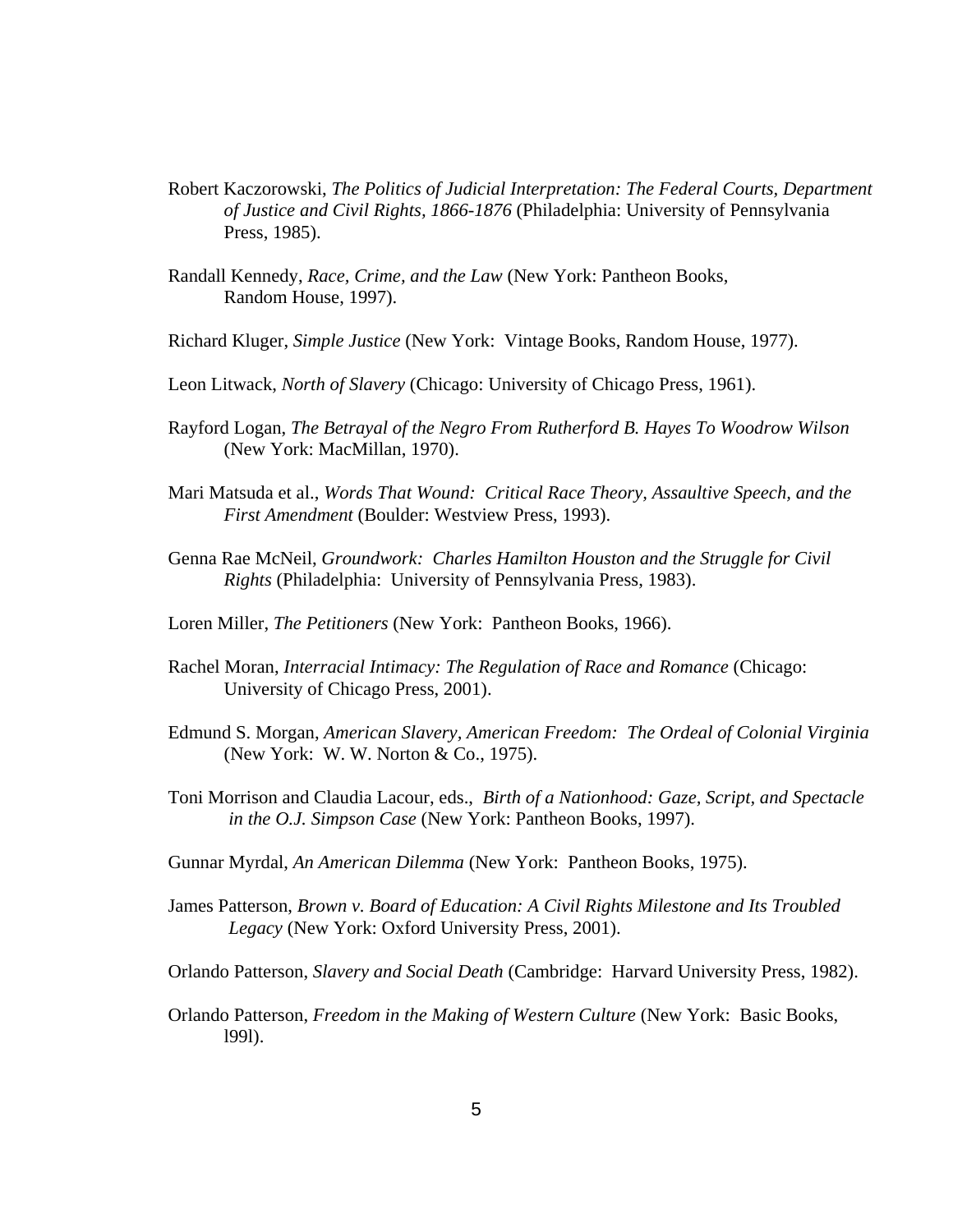- Randall Robinson, *The Debt: What America Owes To Blacks* (New York: Penguin Putnam, 2000).
- J.A. Rogers, *Sex and Race: A History of White, Negro, and Indian Miscegenation in the Two Americas* (St. Petersburg: Helga M. Rogers, 1989).
- Girardeau Spann, *The Law of Affirmative Action* (New York, New York University Press, 2000).
- Kenneth Stampp, *The Peculiar Institution: Slavery in the Antebellum South* (New York: Alfred A. Knopf, Inc., 1967).
- Frank Tannenbaum, *Slave and Citizen: The Negro in the Americas* (New York: Vintage Books, Random House, 1946).
- Mark Tushnet, *The American Law of Slavery 1810-1860: Considerations of Humanity and Interest* (Princeton: Princeton University Press, 1981).
- Gilbert Ware, *William Hastie, Grace Under Pressure* (New York: Oxford University Press, 1984).
- Gilbert Ware, ed., *From the Black Bar: Voices for Equal Justice* (New York: Capricorn Books, G. P. Putnam & Sons, 1976).
- Robert Weaver, *The Negro Ghetto* (New York: Russell & Russell, 1967).
- David Wilkins, *American Indian Sovereignty and the United States Supreme Court: The Masking of Justice* (Austin: The University of Texas Press, 1997).
- William Julius Wilson, *The Declining Significance of Race* (Chicago: University of Chicago Press, l978).
- William Julius Wilson, *The Truly Disadvantaged: The Inner City, The Underclass and Public Policy* (Chicago: University of Chicago Press, l987).
- William Julius Wilson, *When Work Disappears: The World of the New Urban Poor* (New York: Vintage Books, 1997).
- C. Vann Woodward, *The Strange Career of Jim Crow* (New York: Oxford University Press, 1982).
- Frank H. Wu, *Yellow: Race In America Beyond Black And White* (New York: Basic Books, 2001).

*Both required and recommended reading materials will be placed on reserve in the law library.*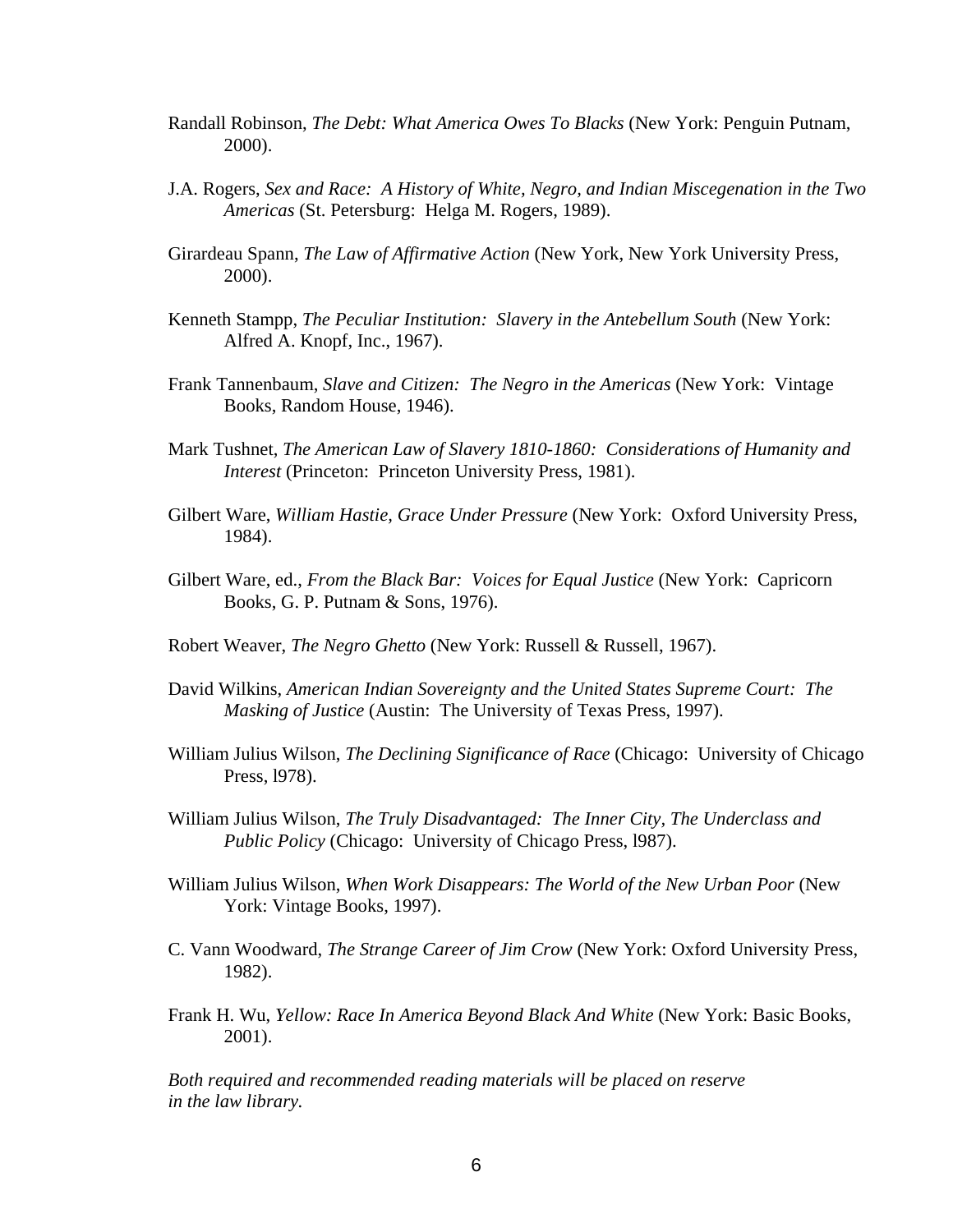#### **COURSE REQUIREMENTS**

Race, Values, and the American Legal Process is a 2 credit Seminar Course. Students are required to complete an examination or to write a research paper in partial fulfillment of the course requirements. The paper must have a length of not less than 25 pages plus endnotes, and must be typed and doublespaced. Those students wishing to receive Part-A writing credit must complete papers with a length of not less than 30 pages plus endnotes, and are required to submit an outline and a first draft for review and evaluation. Students may use endnotes or footnotes, whichever they prefer. Those using footnotes should take this into consideration in satisfying suggested page-length guidelines for their papers. Students completing the Part-A writing requirement will receive 3 credits instead of the normal two.

Students may write on any topic of their choice as long as it is within the scope of the subjectmatter of the course. Students must discuss their research topics with and get approval for them from Professor Higginbotham. Individual topic discussion meetings may be arranged and a list of possible topics will be made available. Topics selected from this list receive automatic approval without request. For those doing Part-A writing, outlines of papers are due September 14 and first drafts of papers are due November 9. For those doing Part-A or Part-B writing, final papers are due December 20, 2007. Late papers will be accepted but will be reduced by one full letter-grade. There are no exceptions to these rules.

In general, the assigned materials will be read by the entire class. However, for some specialized and more detailed inquiry, the class will be divided into four law firms. On various days the members of each firm will represent a particular client and will comment on additional readings and their relevance to the materials being studied by the entire class. All students are required to thoroughly read the assigned materials for each class and are encouraged to read the supplemental materials. At least one member of each law firm should be prepared to discuss the assigned material for the firm. Such preparation will facilitate discussion and encourage the exchange of ideas. A list of the firm members will be distributed during the second week of class.

The law firms will be as follows:

| Firm A: | The John Newton Firm    |
|---------|-------------------------|
| Firm B: | The Harriet Tubman Firm |
| Firm C: | The Fred Korematsu Firm |
| Firm D: | The Lloyd Gaines Firm   |

The members of each firm should be familiar with the background and career of the firm's senior founder, and should be prepared during the latter-half of the course to speculate how he or she would view the problems under study, and what strategies he or she would propose.

Final grades will be based primarily on the quality of the examination or research paper or papers; however, class participation will be considered as well. Should you exercise the examination option, your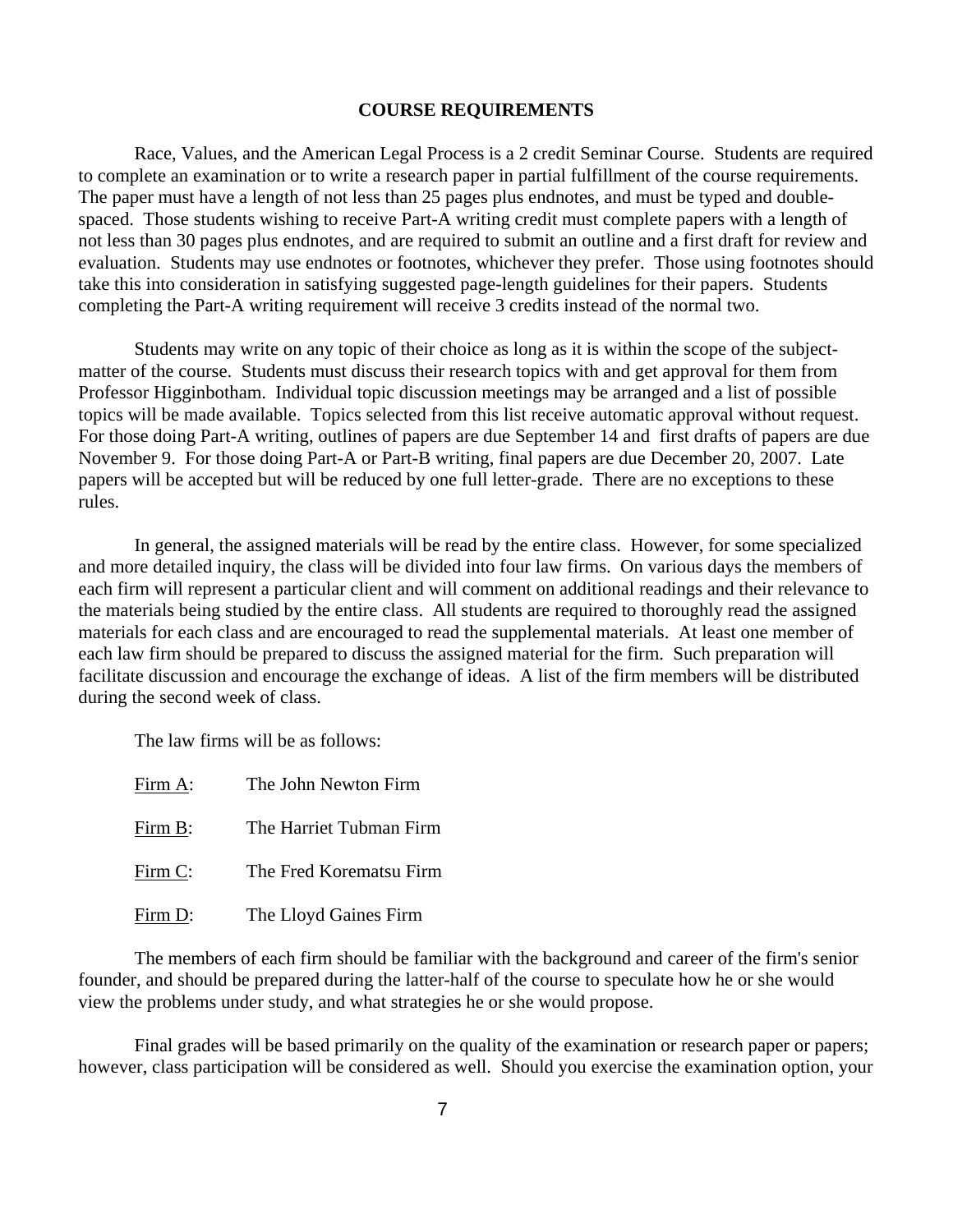test will count as sixty-six percent of the final grade. Should you exercise the A-level option, your draft will count as thirty-three percent and your final paper will count as thirty-three percent of the final grade. Should you exercise the B-level option, your paper will count as sixty-six percent of the final grade.

#### **COURSE DESCRIPTION**

The course will examine the use of the law both to perpetuate and eradicate racial injustice in the United States from the inception and rise of slavery during the colonial period through the racial desegregation decision of the United States Supreme Court in *Brown v. Board of Education* in 1954 to the present. The goals of the course are to achieve an understanding of the role of law in its social context, especially with regard to the use of legal institutions and law in the creation and maintenance of systems of racial injustice; and, as a corollary, to examine the potential and limits of the use of law (especially litigation) as a tool for social change.

The course will begin with an examination of the analytical framework for the study of race and the law. Two subjects will be covered; racial prejudice and race classification.

The course will then focus on the role of law in the introduction and development of the slave system. The subsequent expansion and entrenchment of the institution of slavery in the new nation will be examined first through a case and statutory study of antebellum slavery law. Several cases from various northern courts will be studied as well. The major institutions focused upon will be the courts and the legislatures with regard to their role in the preclusion or allowance of traditional family relations, educational options, due process in the courts, and other "rights" for slaves and free blacks.

We will also explore the political debates and the handling of the slavery issue in the formulation of those documents central to the federal government, e.g., the Declaration of Independence, the Articles of Confederation, and the Constitution. In addition, we will look at the federal judiciary's treatment of slavery and the status of blacks.

The foci will not be limited merely to the rules of law adopted by the courts or the legislatures. A major issue for exploration will be the values and priorities of the individuals in power and a probing of how these values and principles affected their choice of options and the rules of law adopted. We will analyze the "prejudices which judges share with their fellow men" as suggested by Oliver Wendell Holmes when he wrote:

> The life of the law has not been logic: it has been experience. The felt necessities of the time, the prevalent moral and political theories, intuitions of public policy, avowed or unconscious, *even the prejudices which judges share with their fellow-men*, have had a good deal more to do than the syllogism in determining the rules by which men should be governed. (emphasis added)

During the latter-half of the course, we will follow the role of American law in the attempted eradication of racial segregation and discrimination against African Americans, Asian Americans, Latinos/as, and American Indians, concentrating predominantly on their treatment by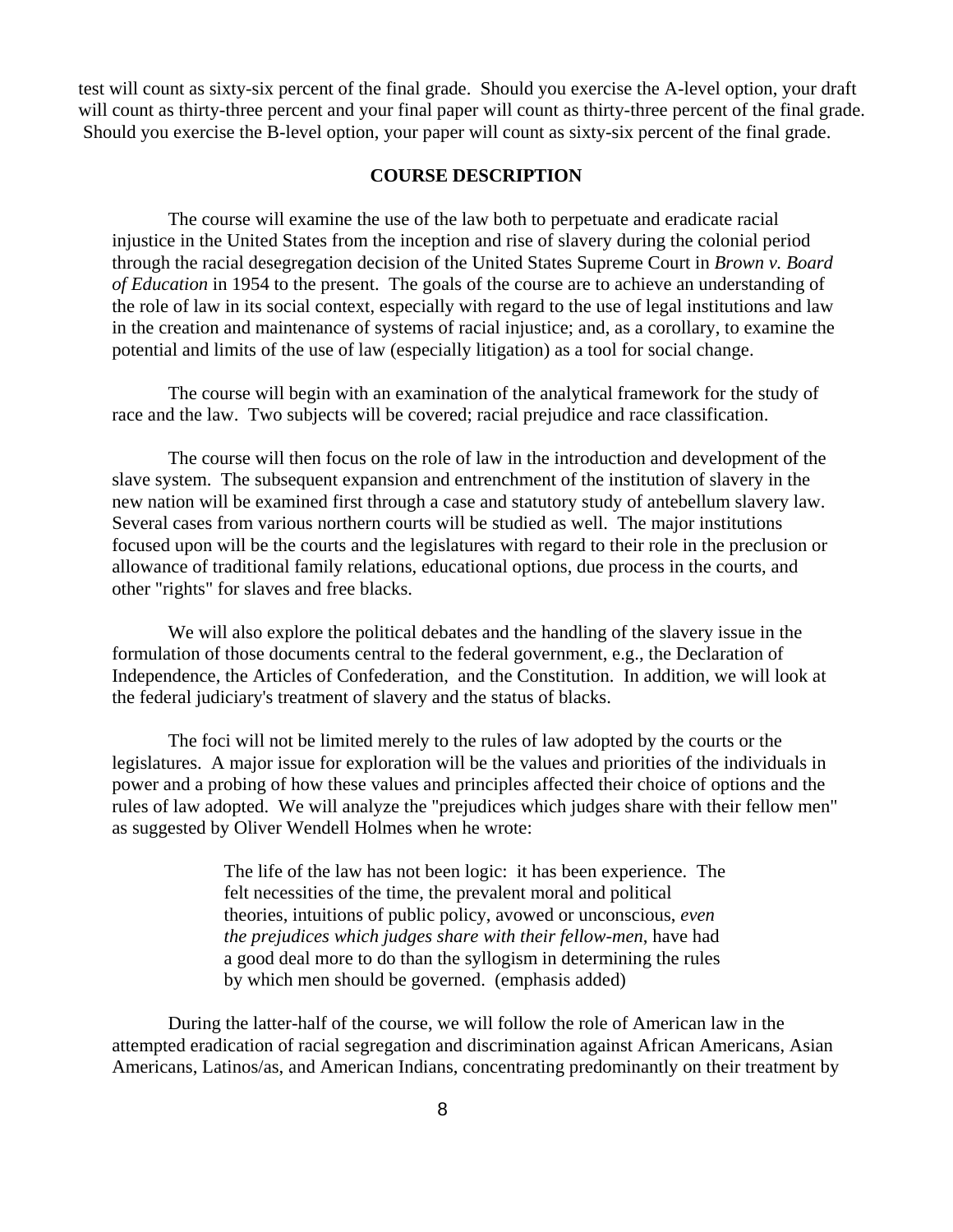the Congress and the Supreme Court. Thus, the inquiry will focus on the successes as well as the failures of American legal institutions during the nineteenth and twentieth centuries, and includes

examination of the passage and subsequent judicial interpretation of the Thirteenth and Fourteenth Amendments. Subjects covered include citizenship, sovereignty, transportation, housing, education, employment, and the administration of justice. By applying our understanding of the magnitude and nature of slavery gained from our earlier study, students may better comprehend what the amendments were designed to eliminate and evaluate the nature and extent of the legal system's endeavors in creating racial equality.

Next, the course will examine recent controversies involving race with specific focus on the jurisprudence of Justice Clarence Thomas, the administration of justice, critical race theory, race and hate speech, and race and language.

The course will conclude with an examination of "Ghosts of Jim Crow" and a summary session on race and the future of America.

The late Judge A. Leon Higginbotham, Jr., Chief Judge Emeritus of the United States Court of Appeals for the Third Circuit, developed the rationale for this course in his book, *IN THE MATTER OF COLOR*, and in the following articles: "Yearning to Breathe Free: Legal Barriers Against and Options in Favor of Liberty in Antebellum Virginia", *New York University Law Review* 68 (1993), pp. 1213-1271; "Racial Purity and Interracial Sex In The Law of Colonial and Antebellum Virginia", *Georgetown Law Journal* 77 (1989), pp. 1967-2029; "Rather Than the Free: Free Blacks In Colonial and Antebellum Virginia", *Harvard Civil Rights Civil Liberties Law Review* 26 (1991), pp. 17-66; "45 Years In Law and Civil Rights", *Ebony Magazine* (November 1990), pp. 82-86; "Property First, Humanity Second: The Recognition of the Slave's Human Nature In Virginia Civil Law", *Ohio State Law Journal* 50 (1989), pp. 511-561; "Race, Sex, Education, and Missouri Jurisprudence: Shelley Versus Kraemer In A Historical Perspective", *Washington University Law Quarterly* 67 (1989), pp. 673-702; "De Jure Housing Segregation in the United States and South Africa: The Difficult Pursuit for Racial Justice", *University of Illinois Law Review* 4 (1990), pp. 763-877; "Racism In American and South African Courts: Similarities and Differences", *New York University Law Review* 65 (1990), pp. 479-587; "The Life of the Law: Values, Commitment, and Craftsmanship", *Harvard Law Review* 100 (1987), pp. 795-816; "The Law Only As An Enemy: The Legitimization of Racial Powerlessness Through the Colonial and Antebellum Criminal Laws of Virginia", *North Carolina Law Review* 70 (1992), pp. 969-1070; "A Tribute to Justice Thurgood Marshall", *Harvard Law Review* 105 (1991), pp. 55-66; "An Open Letter to Justice Clarence Thomas From a Federal Judicial Colleague", *University of Pennsylvania Law Review* 140 (1992), pp. 1005- 1028; "Racism and the Early American Legal Process, 1619-1896", 407 ANNALS (May 1973), pp. 1-17; Book Review of *Race, Racism and American Law*, by Derrick A. Bell, Jr., in the *University of Pennsylvania Law Review*, Vol. 122, No. 4 (April 1974); "The Impact of the Declaration of Independence", *Crisis Magazine* (Winter 1975); "To the Scale and Standing of Men", *The Journal of Negro History*, Volume LX, No. 3 (July 1975); "From Racism to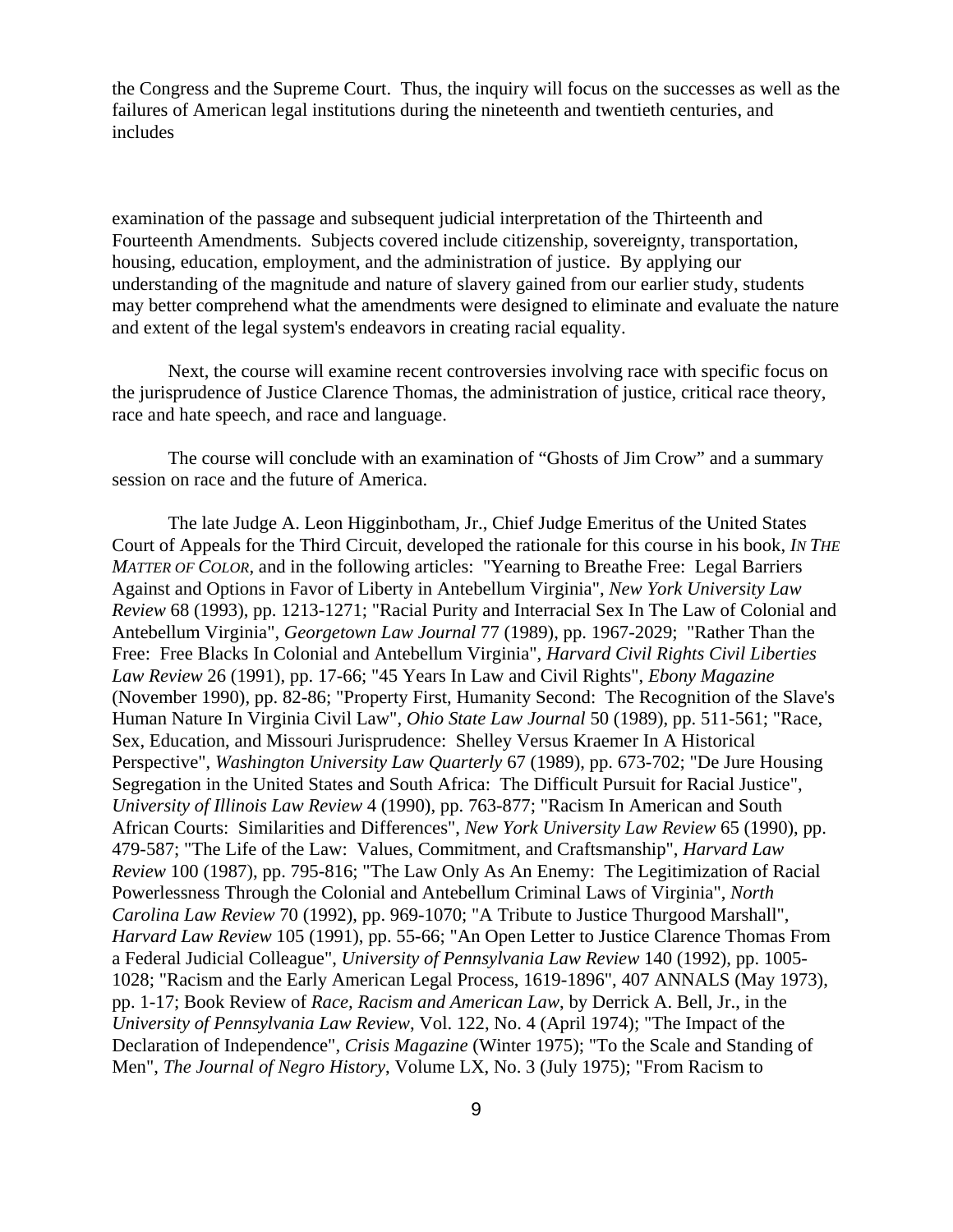Affirmative Action--Will Universities Span the Gap?", *Black Law Journal*, Vol. 4, No. 2 (1975), p. 230; "Dream of Freedom", *Journal of Human Relations* 13 (1965), pp. 166-177; "From Presidential Fact Finding Commissions to Justice for Blacks - Can We Bridge the Gap", *Pursuit of a Culture and Human Dignity*, Scholars/Statesmen Lecture Series, No. 2, Dillard University, 1970-71; "What Kind of Vaccine?", *American Journal of Pharmacy* 143 (1971), pp. 78-80; "As If Bound With Them", *The Hourglass* 4 (1971); "The Black Prisoner, America's Caged Canary", contained in *Violence: The Crisis of American Confidence*, edited by Hugh Davis Graham (Baltimore: Johns Hopkins Press, 1971), pp. 103-125; "Channel Change Through Law - Reason", *Texas Southern University Law Review* 2 (1971), pp. 180-186; "Racism and the American Legal Process: Many Deeds Cry Out to be Done", *Progress in Africa and America*, Scholars and Statesmen Series, No. 3, Dillard University, 1971-72; "Dream Deferred", *Crime and Delinquency* 18 (1972), pp. 30-34; "The Priority of Human Rights in Court Reform", address delivered at the National Conference on the Causes of Popular Dissatisfaction with the Administration of Justice, St. Paul, Minnesota, April 7-9, 1976, contained in *Federal Rules Decisions* 70, pp. 134-158; "Race in American Law", paper presented at the Bicentennial Conference on American Law: The Third Century, sponsored by New York University School of Law, New York, New York, April 27, 1976; "The Relevance of Slavery: Race and the American Legal Process", *Notre Dame Lawyer* 54 (1978), pp. 171-180; "Is Slavery Relevant to Corrections Today?", *Corrections Today* 41 (1979), p. 8; Foreword to "Roles of the Black Lawyer: A Symposium," *Black Law Journal* 7 (1981), pp. 1-4; Foreword to *Blacks in the Law: Philadelphia and the Nation*, by Geraldine Segal (Philadelphia: University of Pennsylvania Press, 1983); and Foreword to *Groundwork: Charles Hamilton Houston and the Struggle for Civil Rights*, by Genna Rae McNeil (Philadelphia: University of Pennsylvania Press, 1983).

Critical reviews of *IN THE MATTER OF COLOR* appear in: *The New York Times Book Review*, Sunday, June 18, 1978 (by Eugene Genovese); *ABA Journal* 64 (1978), pp. 693-697; *Brooklyn Law Review* 46 (1979-80), pp. 167-173; *Harvard Journal of Legislation* 16 (1979), pp. 269-273; *Harvard Law Review* 92 (1979), pp. 1391-1394; *Howard Law Journal* 23 (1980), pp. 141-147; *John Marshall Journal* 12 (1979), pp. 731-737; *Maryland Law Review* 39 (1980), pp. 652-656; *Notre Dame Lawyer* 54 (1978), pp. 181-198; *Seton Hall Law Review* 9 (1978), pp. 621- 624; *Southwestern University Law Review* 11 (1979), pp. 749-753; *Texas Law Review* 56 (1980), pp. 1319-1329; *University of Chicago Law Review* 45 (1978), pp. 906-918; and *University of Pennsylvania Law Review* 127 (1979), pp. 1475-1482.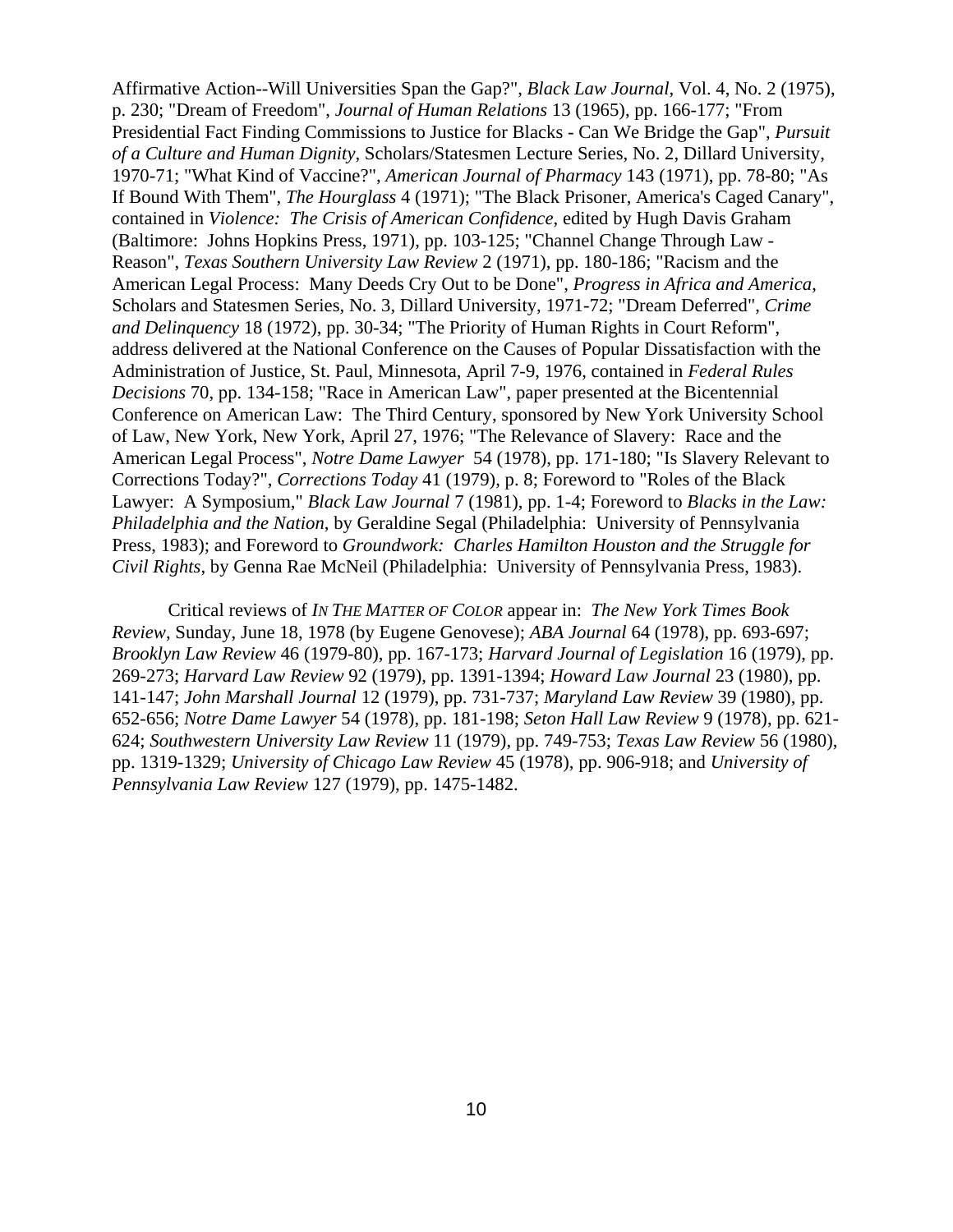## **SCHEDULE OF CLASSES**

**August 31** OVERVIEW: Discussion of the course subject-matter and requirements (Syllabus pp. 1-22, Race Law (Dedication, Foreword, Preface, History Timeline, and Introduction) pp. v, xxxi-xliv, 3-4, 703-710.

#### **PART ONE – ANALYSIS AND FRAMEWORK**

THE RACIAL PREJUDICES THAT JUDGES SHARE.

*State v. Mann* (1829). (Race Law pp. 61-84) (read carefully pp. 62-65).

Supplemental Readings:

Robert Cover, *Justice Accused*

**September 7** RACE CLASSIFICATION.

The Nature of Race, Definitions of Race, and Myths of Racial Purity. (Race Law pp. 4-45).

Shades of Freedom. (Chapter 4, pp. 34-42).

*People v. Hall* (1854). (Race Law pp. 46-61) (read carefully pp. 47-50).

Supplemental Readings:

Joseph Graves, *The Emperor's New Clothes* J.A. Rogers, *Sex and Race* Kevin Johnson, *Mixed Race America*

#### **PART TWO – SLAVERY**

#### **September 14** THE COLONIAL EXPERIENCE WITH SLAVERY AND FREE BLACKS.

The Earliest Protest Against Slavery (1688). (Race Law pp. 680-681 or In The Matter Of Color p. 267).

In The Matter Of Color. (Chapter 2) (read carefully pp. 22-40).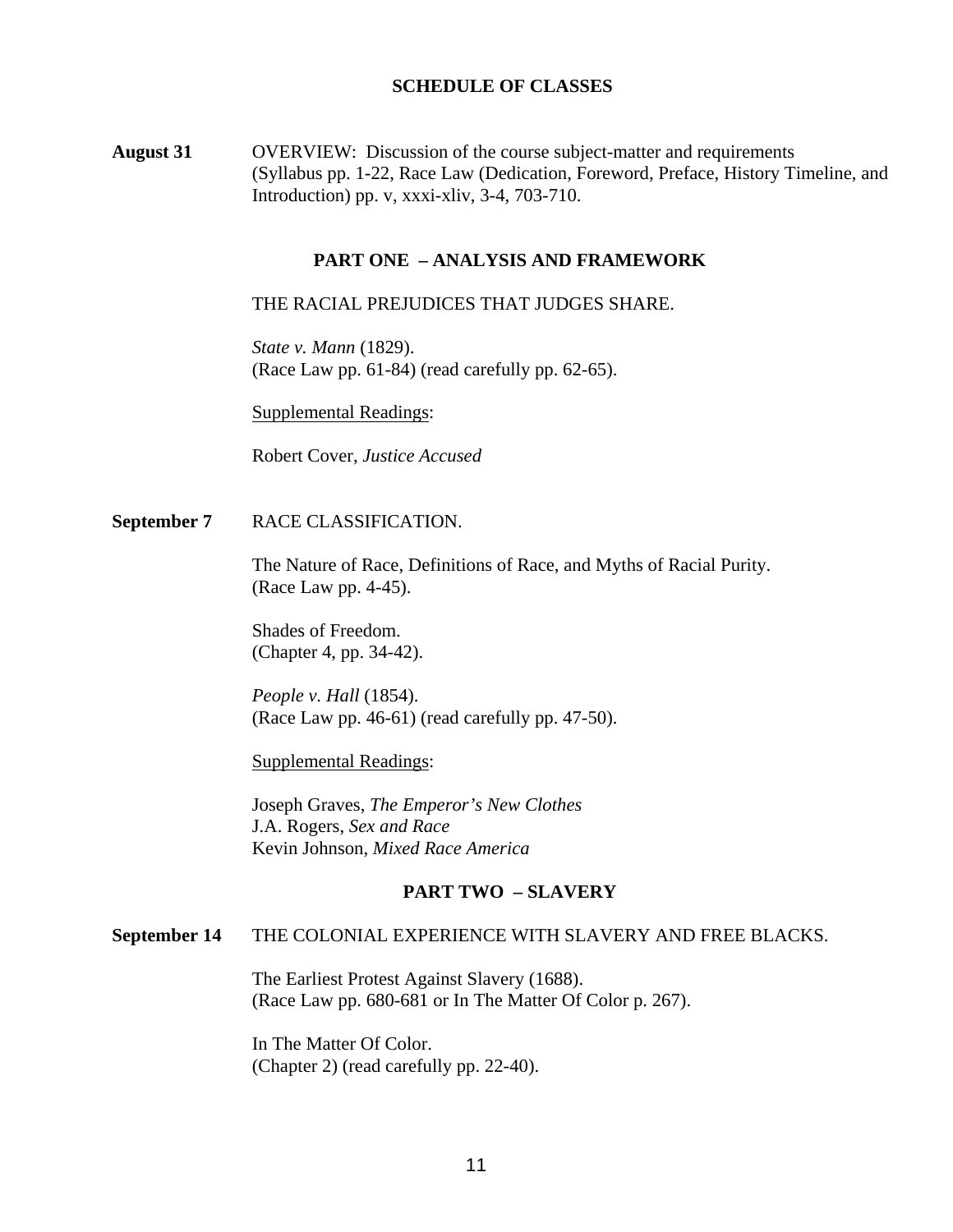Shades of Freedom. (Chapters 3-4, pp. 18-34).

In The Matter Of Color. (Chapters 3, 4, 6 and 7).

Firm A: Massachusetts (Chapter 3) (read carefully pp. 89-98) Firm B: Pennsylvania (Chapter 7) (read carefully pp. 299-305) Firm C: Georgia (Chapter 6) (read carefully pp. 216-218, 252-256) Firm D: New York (Chapter 4) (read carefully pp. 100-109)

Supplemental Readings:

Mary Frances Berry, *Black Resistance/White Law* Winthrop Jordan, *White Over Black* Orlando Patterson, *Slavery and Social Death* Orlando Patterson, *Freedom In The Making*

#### THE ENGLISH EXPERIENCE WITH SLAVERY AND FREE BLACKS.

In The Matter Of Color. (Chapters 8, 9 and 10) (read carefully pp. 320-329).

In The Matter Of Color. (Chapter 2, pp. 50-57).

Supplemental Readings:

Eugene Genovese, *Roll, Jordan, Roll*

#### SLAVERY, FREE BLACKS, AND THE AMERICAN REVOLUTION.

In The Matter Of Color. (Chapter 11) (read carefully pp. 375-383).

Declaration of the Causes and Necessity of Taking Up Arms (1775). (Race Law pp. 681-683).

Declaration of Independence (1776). (Race Law pp. 683-686).

Supplemental Readings:

Edmund Morgan, *American Slavery, American Freedom* David Brion Davis, *The Problem of Slavery in the Age of Revolution*

SLAVERY, FREE BLACKS, AND THE CONSTITUTION.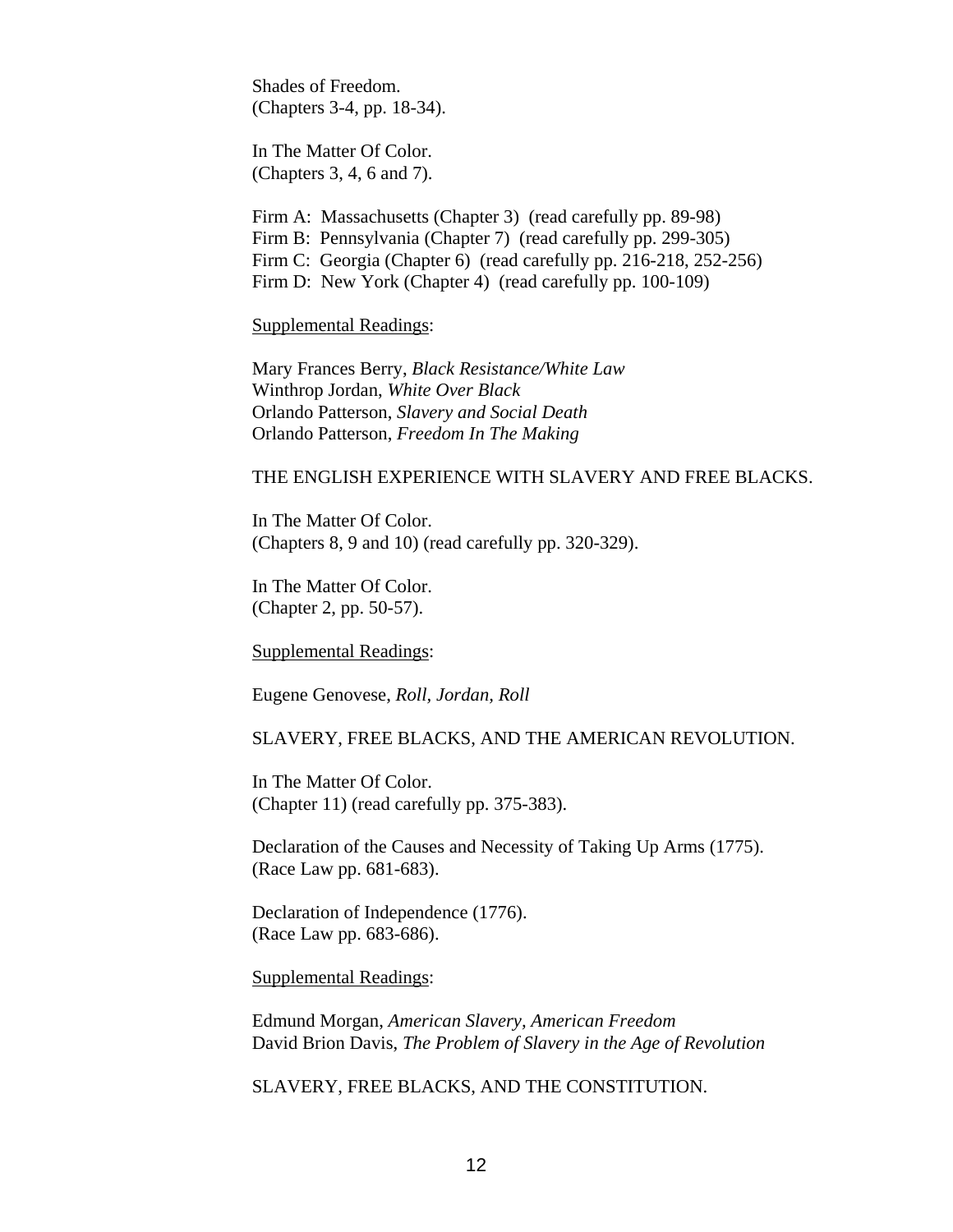The Articles of Confederation (1781). (Race Law pp. 686-687).

The Constitution (1789). (Race Law pp. 85-94, 666-667, 669, 673) (read carefully pp. 86-90).

Supplemental Readings:

Max Farrand, *The Framing of the Constitution* Max Farrand, *The Records of the Federal Convention* Frank Tannenbaum, *Slave and Citizen*

## **September 21** THE NORTHERN APPROACH TO FREE BLACKS (Connecticut and Massachusetts).

*Crandall v. The State of Connecticut* (1834). (Race Law pp. 98-114, 672) (read carefully pp. 100-110).

*Roberts v. The City of Boston* (1850). (Race Law pp. 114-120) (read carefully pp. 117-119).

Supplemental Readings:

Leon Litwack, *North of Slavery*

#### THE SOUTHERN APPROACH TO SLAVERY AND FREE BLACKS (Virginia).

In The Matter Of Color. (Chapter 2, pp. 40-50, 58-60).

*Hudgins v. Wrights* (1806). (Race Law pp. 120-125, 130-133) (read carefully pp. 122-124).

In The Matter Of Color. (Chapter 8, footnote 9, pp. 469-470).

*Souther v. The Commonwealth* (1851). (Race Law pp. 126-129) (read carefully pp. 126-128).

Slave Auction Handbill (1852). (Race Law pp. 129-130).

Supplemental Readings:

Mark Tushnet, *The American Law of Slavery*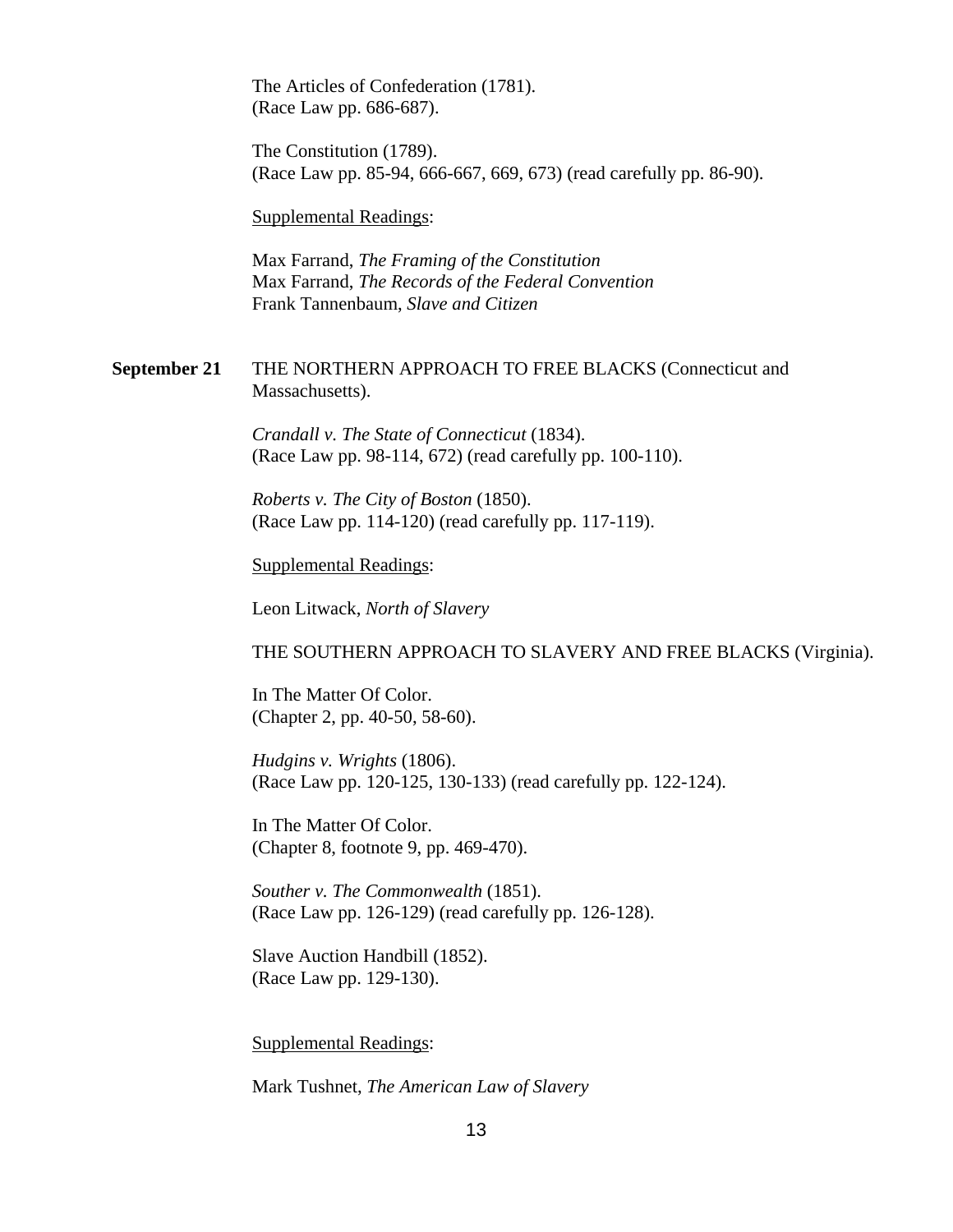John W. Blassingame, *The Slave Community* Kenneth Stampp, *The Peculiar Institution*

#### **September 28** SLAVERY, FREE BLACKS, AND THE UNITED STATES SUPREME COURT.

*United States v. The Amistad* (1840). (Race Law pp. 133-141) (read carefully pp. 139-141) (Firms A and B).

*Prigg v. The Commonwealth of Pennsylvania* (1842). (Race Law pp. 141-162, 190) (read carefully pp. 146-149) (Firms C and D).

*Dred Scott v. Sandford* (1857). (Race Law pp. 162-195) (read carefully pp. 167-179).

Northwest Ordinance (1787). (Race Law pp. 687-689).

Fugitive Slave Act (1793). (Race Law pp. 689-690).

The Missouri Compromise (1820). (Race Law pp. 690-691).

Fugitive Slave Act (1850). (Race Law pp. 691-692).

Shades of Freedom. (Chapter 5, pp. 61-67).

Supplemental Readings:

John Hope Franklin, *Runaway Slaves* Howard Jones, *Mutiny on the Amistad* Don Fehrenbacher, *The Dred Scott Case* W.E.B. DuBois, *The Suppression of the African Slave-Trade*

#### THE BEGINNING OF THE END OF SLAVERY.

*The Case of John Brown* (1859). (Race Law pp. 196-204).

Supplemental Readings:

Frederick Douglass, *The Life and Times of Frederick Douglass* W.E.B. DuBois, *John Brown*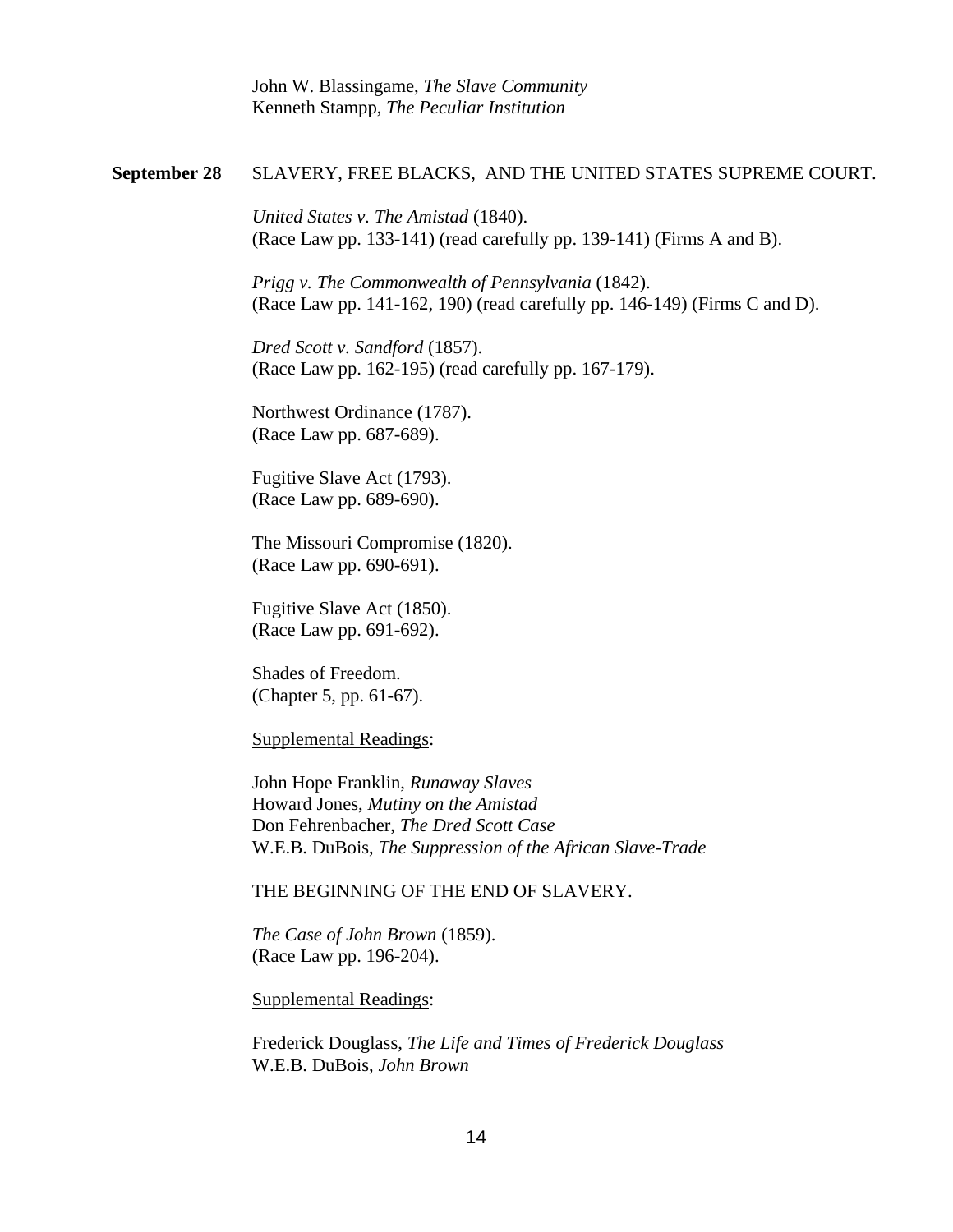#### **PART THREE – RECONSTRUCTION, CITIZENSHIP, AND SOVEREIGNTY**

#### **October 5** THE SUPREME COURT'S BETRAYAL OF RECONSTRUCTION.

The Emancipation Proclamation (1863). (Race Law pp. 692-693).

The Freedmen's Bureau (1865). (Race Law pp. 693-694).

*The Slaughterhouse Cases* (1873). (Race Law pp. 205-239) (read carefully pp. 225-232).

*United States v. Cruikshank* (1875). (Race Law pp. 239-250) (read carefully pp. 246-248).

The Black Code (1865). (Race Law pp. 694-697).

*The Civil Rights Cases* (1883). (Race Law pp. 250-269) (read carefully pp. 252-259).

Shades of Freedom. (Chapters 6, 7, and 8, pp. 75-107).

Supplemental Readings:

Randall Robinson, *The Debt* Robert Kaczorowski, *The Politics of Judicial Interpretation* Eric Foner, *Reconstruction: America's Unfinished Revolution*

# **October 12** RACE AND CITIZENSHIP.

*Ozawa v. United States* (1922). (Race Law pp. 269-278) (read carefully pp. 271-274).

*People v. De La Guerra* (1870). (Race Law pp. 278-281).

*Elk v. Wilkins* (1884). (Race Law pp. 281-290) (read carefully pp. 283-287).

*Chae Chan Ping v. United States* (1889). (Race Law pp. 290-295) (read carefully pp. 292-294).

*United States v. Wong Kim Ark* (1898). (Race Law pp. 295-299) (read carefully pp. 296-297).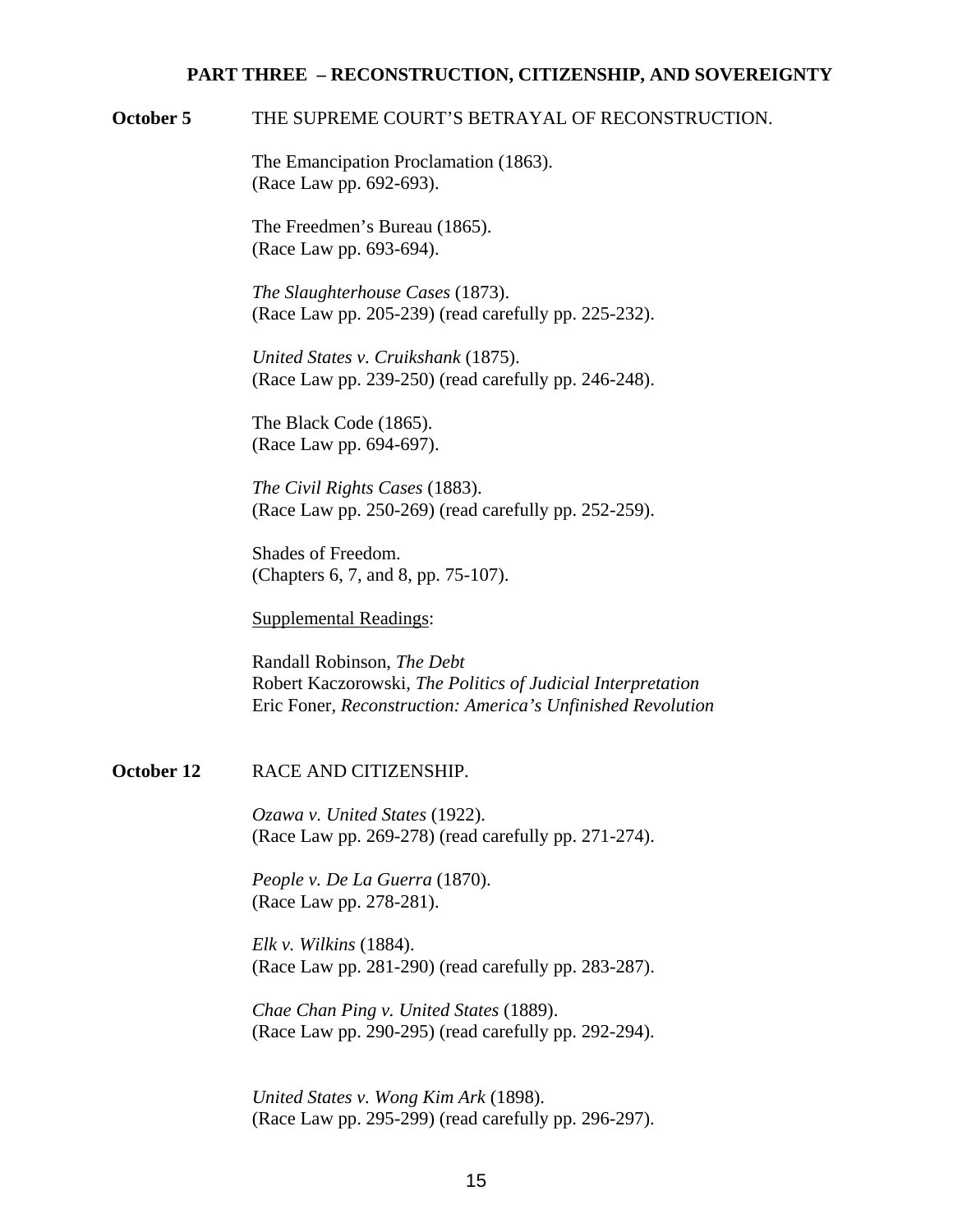*Korematsu v. United States* (1944). (Race Law pp. 299-308) (read carefully pp. 300-303).

Restitution For Internment (1988). (Race Law p. 701).

Supplemental Readings:

Ian Haney-Lopez, *White By Law* Frank Wu, *Yellow*

RACE, AMERICAN INDIANS, AND SOVEREIGNTY.

*Johnson and Graham's Lessee v. M'Intosh* (1823). (Race Law pp. 311-319) (read carefully pp. 313-318) (Firms A and B).

Indian Removal Act (1830). (Race Law pp. 697-698).

*The Cherokee Nation v. The State of Georgia* (1831). (Race Law pp. 319-338) (read carefully pp. 319-322) (Firms C and D).

Supplemental Readings:

David Wilkins, *American Indian Sovereignty*

#### **PART FOUR – SEGREGATION**

# **October 19** THE CREATION OF THE SEPARATE BUT EQUAL DOCTRINE.

*Strauder v. West Virginia* (1880). (Race Law pp. 339-345) (read carefully pp. 340-343).

*Plessy v. Ferguson* (1896). (Race Law pp. 345-359) (read carefully pp. 348-352).

Shades of Freedom. (Chapter 9, pp. 108-115, 117-118).

Supplemental Readings:

C. Vann Woodward, *The Strange Career of Jim Crow*

#### EXPANDING THE SEPARATE BUT EQUAL DOCTRINE.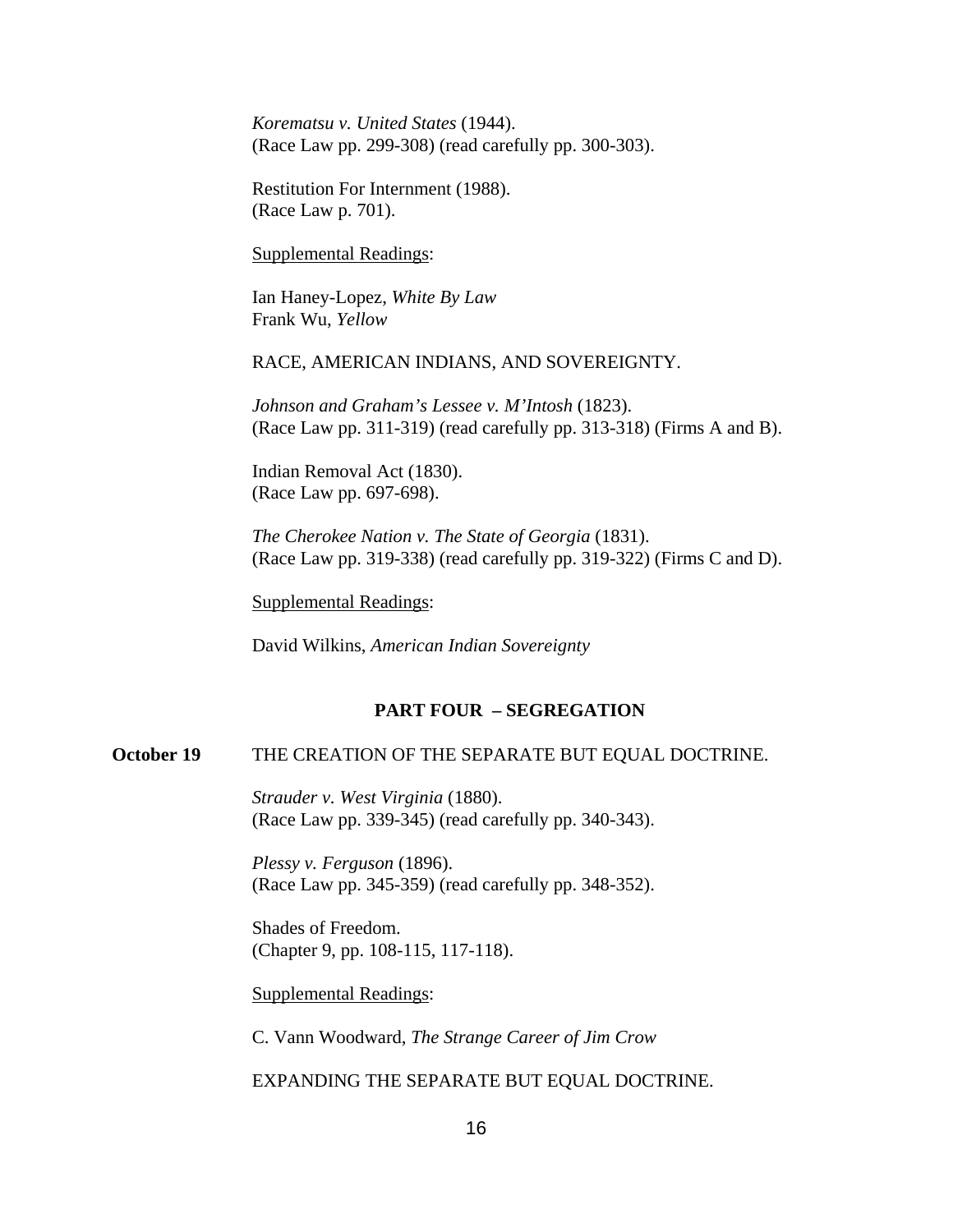*Berea College v. Commonwealth of Kentucky* (1908). (Race Law pp. 360-376) (read carefully pp. 363-365).

Supplemental Readings:

Rayford Logan, *The Betrayal of the Negro*

#### **October 26** RACIAL SEGREGATION AND HOUSING.

*Buchanan v. Warley* (1917). (Race Law pp. 376-390) (read carefully pp. 385-388).

Shades of Freedom. (Chapter 10, pp. 119-126).

Supplemental Readings:

Robert Weaver, *The Negro Ghetto*

## RACIAL SEGREGATION AND INTERSTATE COMMERCE.

*Morgan v. Commonwealth of Virginia* (1946). (Race Law pp. 390-400) (read carefully pp. 392-396).

Supplemental Readings:

Genna McNeil, *Groundwork*

# RACIAL SEGREGATION AND STATE ACTION.

*Shelley v. Kraemer* (1948). (Race Law pp. 400-408) (read carefully pp. 402-406).

Supplemental Readings:

Loren Miller, *The Petitioners* Gilbert Ware, *Grace Under Pressure*

## INTERPRETING THE SEPARATE BUT EQUAL DOCTRINE.

*Cumming v. County Board of Education* (1899). (Race Law pp. 408-420) (read carefully pp. 414-415).

*Gong Lum v. Rice* (1927).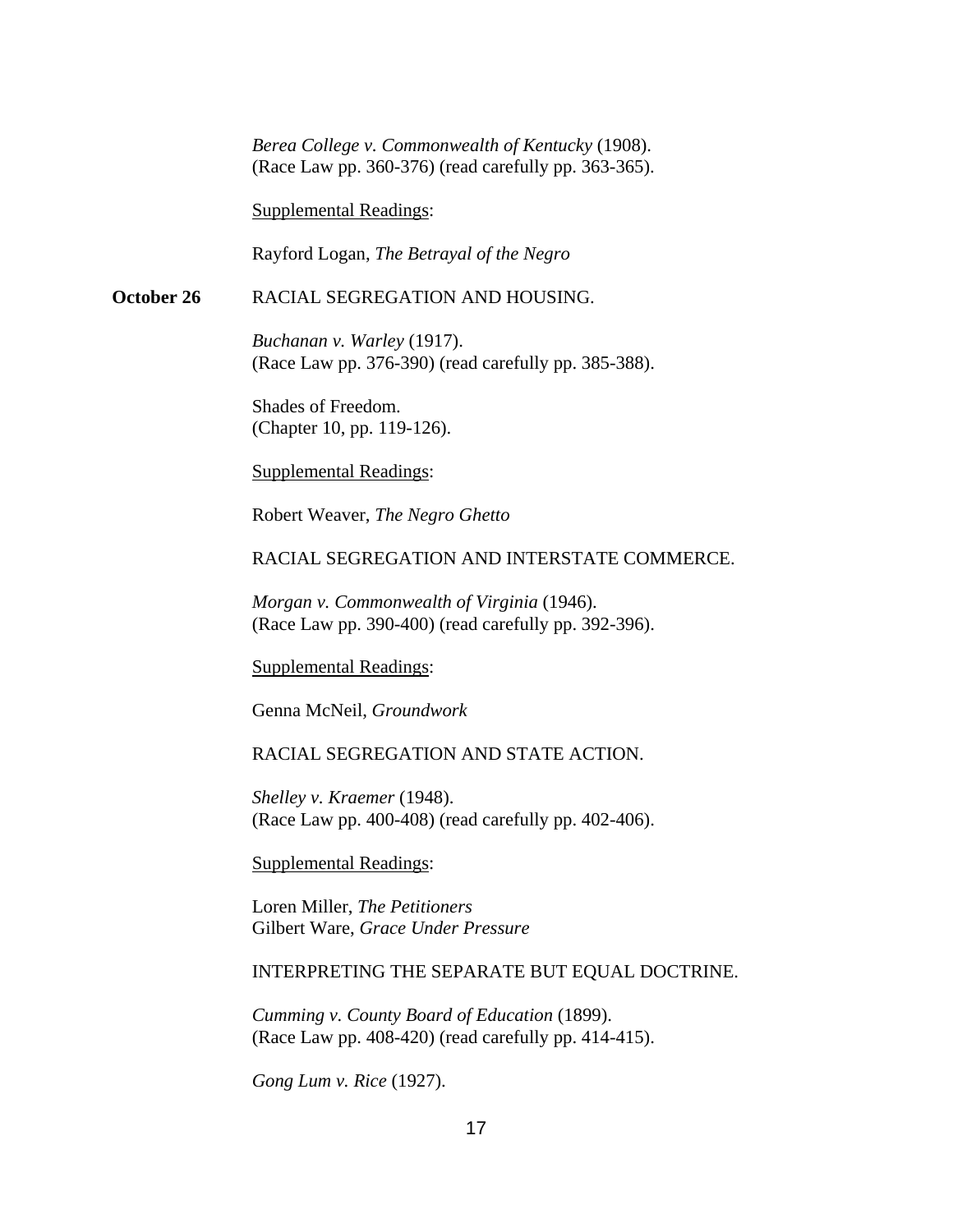(Race Law 420-438) (read carefully pp. 423-425).

Shades of Freedom. (Chapter 9, pp. 115-117).

Supplemental Readings:

George Fredrickson, *The Black Image In The White Mind*

#### **November 2** APPLYING THE SEPARATE BUT EQUAL DOCTRINE.

*Missouri ex rel. Gaines v. Canada* (1938). (Race Law pp. 438-450) (read carefully pp. 445-447) (Firms A and B).

*McLaurin v. Oklahoma State Regents For Higher Education* (1950). (Race Law pp. 450-452) (read carefully pp. 451-452) (Firm C).

*Sweatt v. Painter* (1950). (Race Law pp. 452-455) (Firm D).

Shades of Freedom. (Chapter 12, pp. 164-166).

Supplemental Readings:

Gilbert Ware, *From the Black Bar*

THE END OF STATE-MANDATED SEGREGATION.

*Brown v. Board of Education (Brown I)* (1954). (Race Law pp. 455-467) (read carefully pp. 459-463).

Supplemental Readings:

Morton Horwitz, *The Warren Court* Richard Kluger, *Simple Justice* Gunnar Myrdal, *An American Dilemma*

#### APPLYING THE *BROWN* RATIONALE.

*Loving v. Virginia* (1966). (Race Law pp. 467-477) (read carefully pp. 471-473).

Shades of Freedom.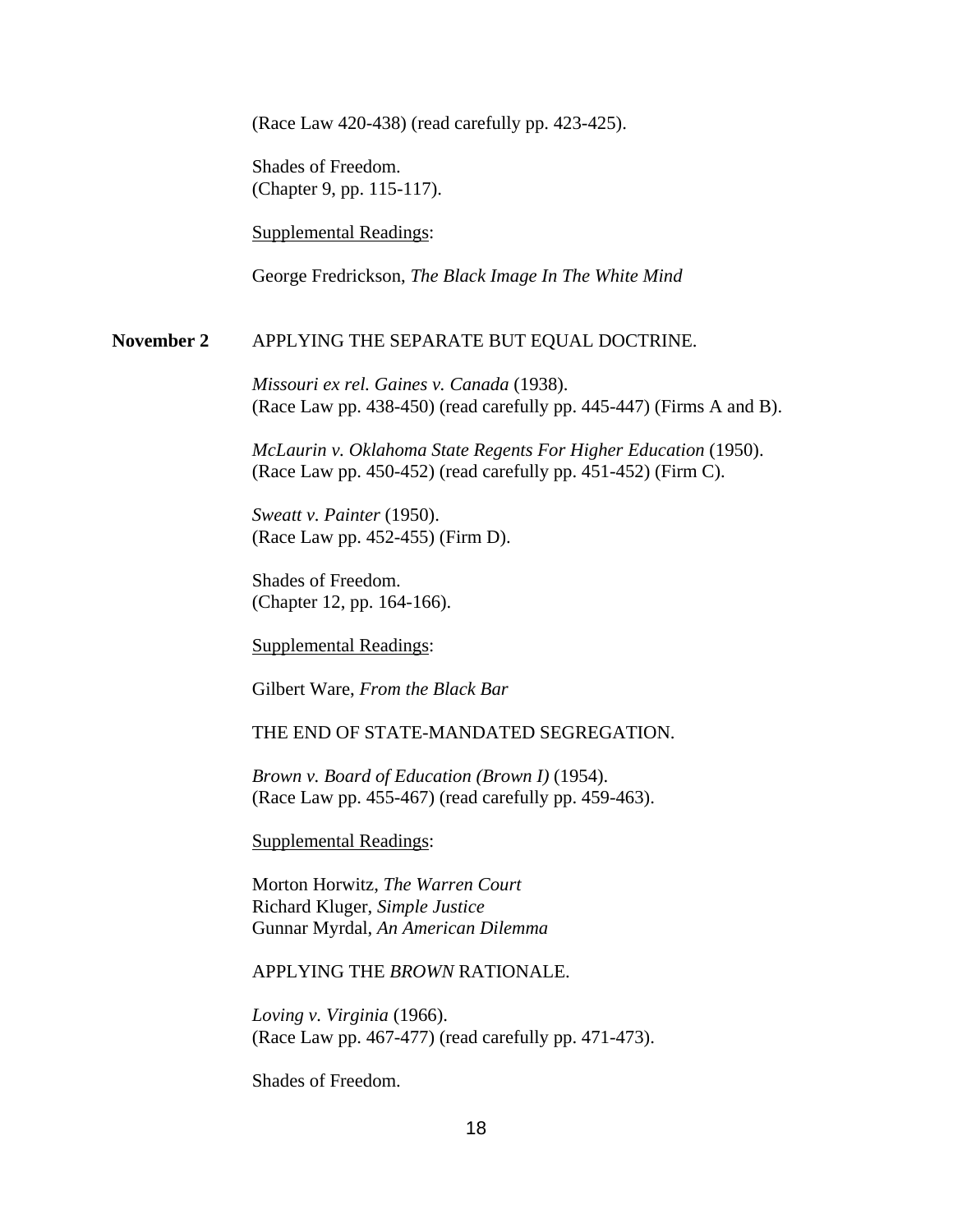(Chapter 4, pp. 42-45).

Supplemental Readings:

Rachel Moran, *Interracial Intimacy*

#### **PART FIVE – ATTEMPTED ERADICATION OF INEQUALITY**

#### **November 9 RACE-CONSCIOUS REMEDIES.**

Shades of Freedom. (Chapter 2, pp. 7-17).

Executive Order 8802 (1941). (Race Law pp. 698-699).

*Brown v. Board of Education (Brown II)* (1955). (Race Law pp. 479-483) (read carefully pp. 481-482).

*Milliken v. Bradley* (1974). (Race Law pp. 483-500) (read carefully pp. 491-493).

Civil Rights Act (1964) (Public Accommodations). (Race Law p. 699).

Civil Rights Act (1964) (Federally Assisted Programs). (Race Law p. 699).

Fair Housing Act (1968) (Housing). (Race Law pp. 700-701).

*Adarand Constructors Company v. Pena* (1995). (Race Law pp. 500-513) (read carefully pp. 503-509).

*Grutter v. Bollinger* (2003). (Race Law pp. 513-540) (read carefully pp. 516-527).

Supplemental Readings:

Jack Bass, *Unlikely Heroes* Derrick Bell, *Faces At The Bottom Of The Well* Sheryl Cashin, *The Failures of Integration* Christopher Edley, *Not All Black and White* Gerald Jaynes and Robin Williams, *A Common Destiny* Girardeau Spann, *The Law of Affirmative Action*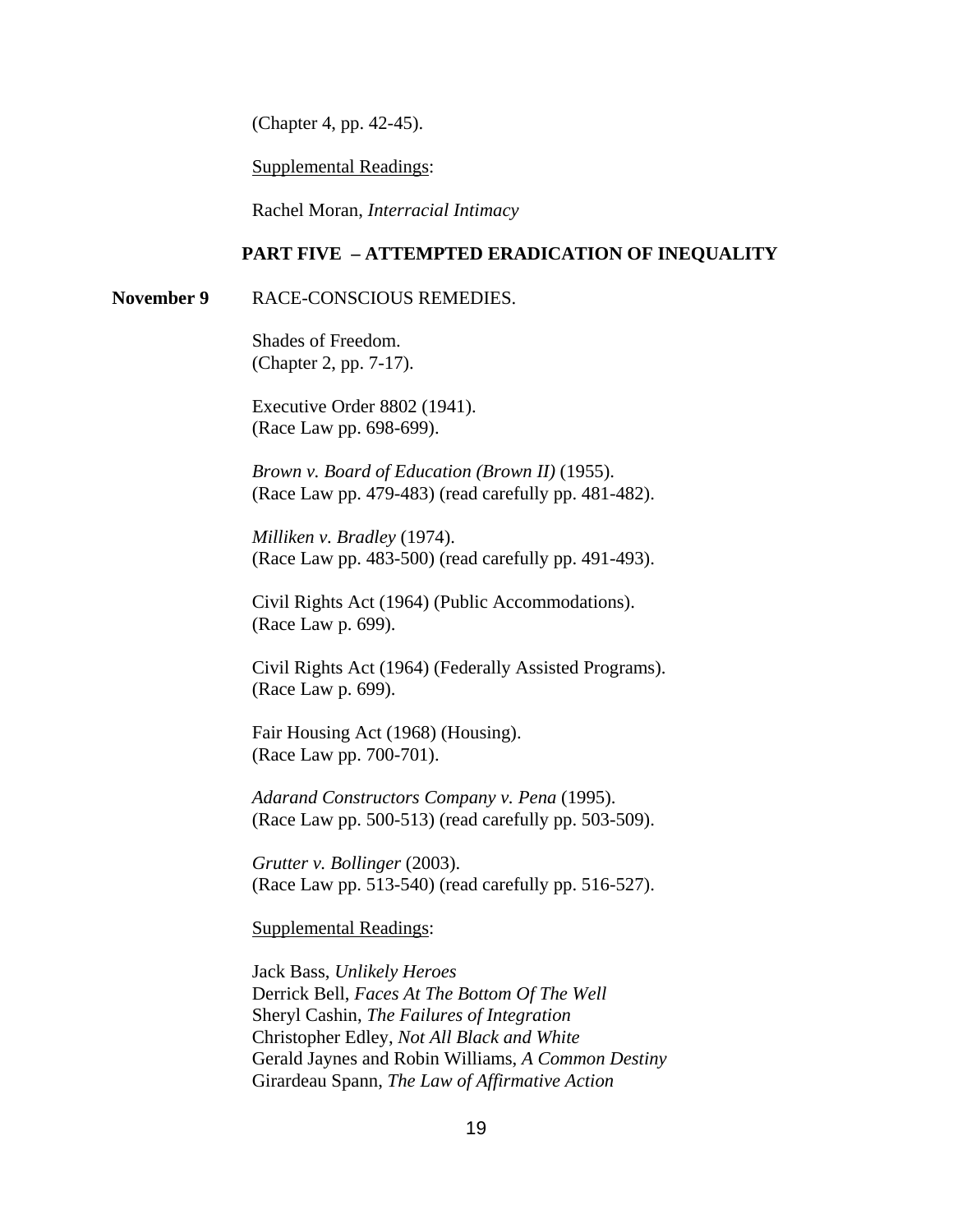William Julius Wilson, *Declining Significance of Race* William Julius Wilson, *The Truly Disadvantaged* **November 16** MAINTAINING RACIAL INEQUITY. *Washington v. Davis* (1976). (Race Law pp. 541-545) (Firms A and B). Shades of Freedom. (Chapter 11, pp. 127-151). *Batson v. Kentucky* (1986). (Race Law pp. 545-552) (read carefully pp. 546-550) (Firms C and D). *McCleskey v. Kemp* (1987). (Race Law pp. 552-569) (read carefully pp. 554-560) (Firms A and B). Shades of Freedom. (Chapter 13, pp. 169-182). Voting Rights Act (1965). (Race Law pp. 699-700). *Shaw v. Reno* (1993). (Race Law pp. 569-588) (read carefully pp. 571-574) (Firms C and D). Supplemental Readings: William Julius Wilson, *When Work Disappears*

Lani Guinier, *The Tyranny of the Majority* Randall Kennedy, *Race, Crime, and the Law*

#### **November 23 NO CLASS**

#### **PART SIX – RECENT CONTROVERSIES**

# **November 30** RACE, VALUES, AND JUSTICE THOMAS.

The Jurisprudence of Justice Clarence Thomas. (Race Law pp. 589-617).

Supplemental Readings:

Jill Abramson, *Strange Justice*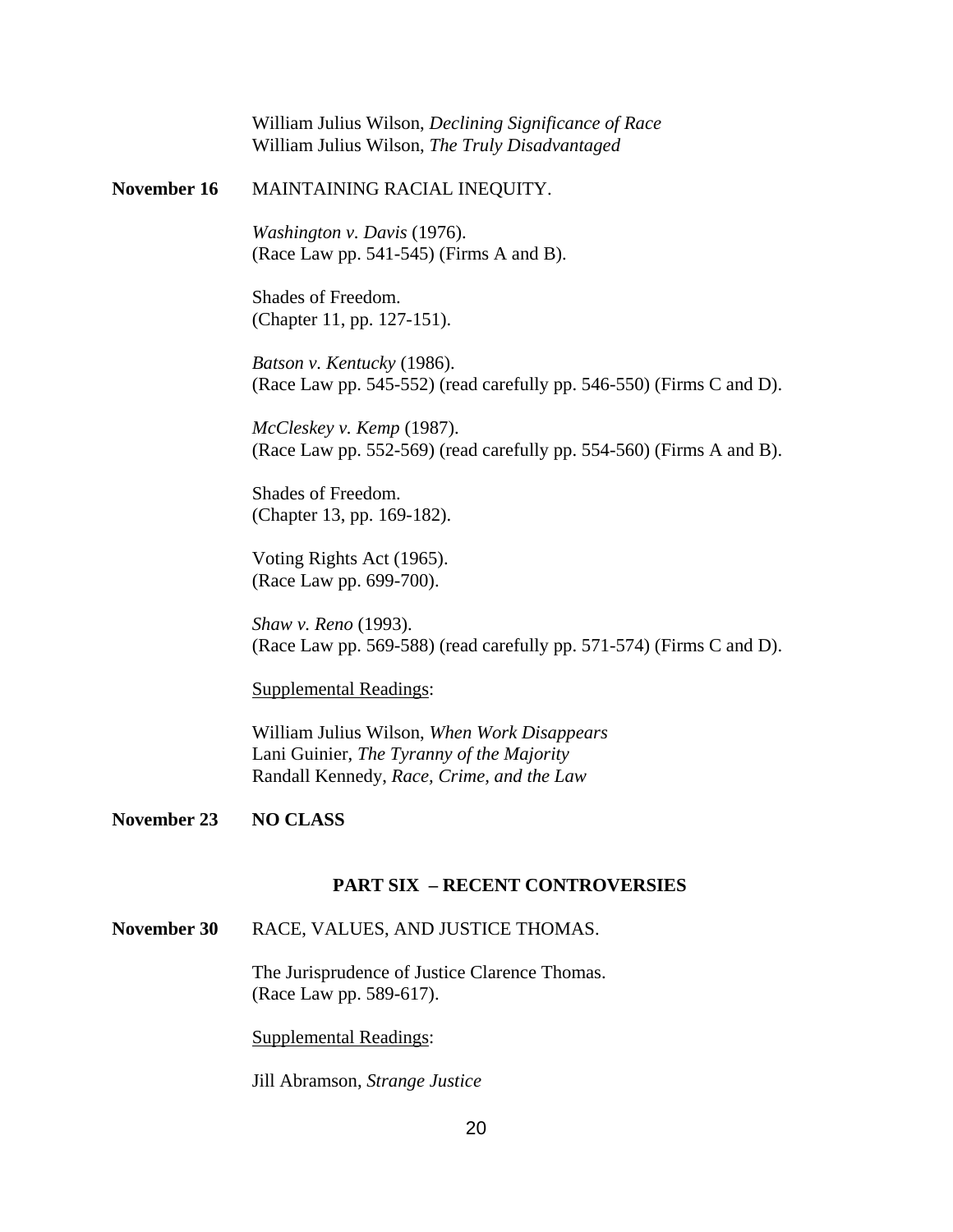# CRITICAL RACE THEORY.

Meaning and Critiques. (Race Law pp. 628-648).

Supplemental Readings:

Richard Delgado, *Critical Race Theory: The Cutting Edge*

RACE AND LANGUAGE.

Race and the Official English Movement. (Race Law pp. 655-664).

Supplemental Readings:

James Crawford, *Hold Your Tongue*

#### RACE AND THE ADMINISTRATION OF JUSTICE.

Race and the Judicial Process. (Race Law pp. 617-627).

Supplemental Readings:

Toni Morrison, *Birth of a Nationhood*

RACE AND HATE SPEECH.

Race, Hate Speech Regulation, and Freedom of Expression. (Race Law pp. 648-655).

Supplemental Readings:

Mari Matsuda, *Words That Wound*

### **PART SEVEN – APPENDIX**

**December 7** RACE AND THE FUTURE. Shades of Freedom (Chapter 2, pp.7-17).

> Ghosts of Jim Crow. (selected portions to be distributed).

SUMMARY LECTURE.: What have we learned and where do we go from here?